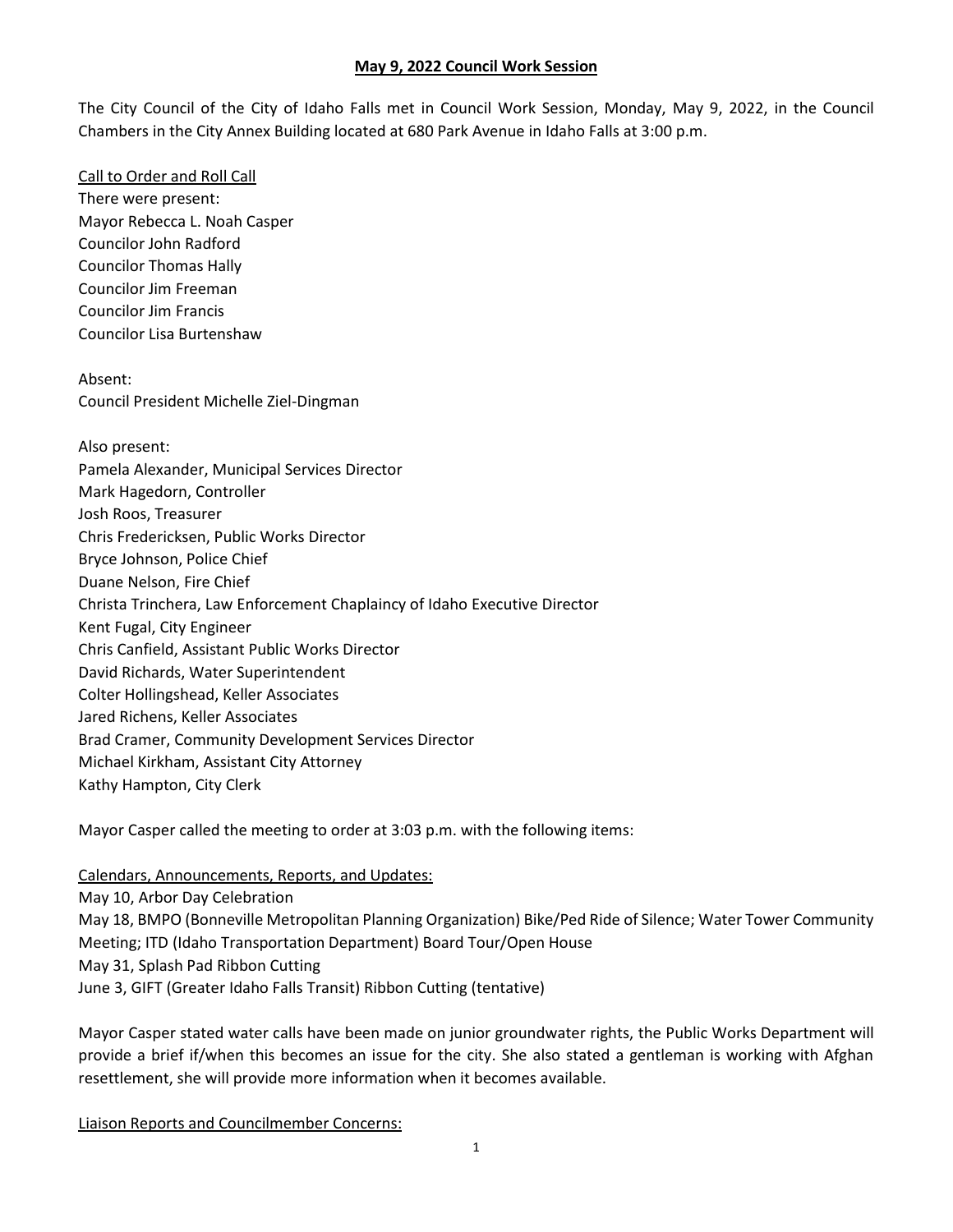Councilor Hally provided an update of the generation capabilities of Lake Powell, noting 5M individuals could be without electricity if the water levels continue to drop. Councilor Freeman indicated Lake Powell will be holding water instead of releasing to Lake Mead to prevent power generation curtailment.

Councilor Radford stated the Jr. Zoo Crew session will be held June 8 – July 15, 2022, and the dehumidification system at the Aquatic Center has been installed with the opening of the Aquatic Center anticipated for the first week in June. He reminded the council to read the Idaho Falls Power (IFP) Board Meeting packet in preparation for the May 11, 2022, IFP Board Meeting.

Councilor Burtenshaw had no items to report.

Councilor Francis had no items to report.

Councilor Freeman stated Fill the Boot fundraising event for the Muscular Dystrophy Association (MDA) recently occurred, the final amount is unknown at this time.

## Acceptance and/or Receipt of Minutes:

It was moved by Councilor Francis, seconded by Councilor Burtenshaw, that council receive the recommendations from the Planning and Zoning (P&Z) Commission meetings of April 19, 2022, and May 3, 2022, pursuant to the Local Land Use Planning Act (LLUPA). The motion carried with the following vote: Aye – Councilors Hally, Francis, Radford, Burtenshaw, Freeman. Nay – none.

## Municipal Services/Quarterly Financial Presentation:

Mr. Roos reviewed the Market Review, noting this affects the financial aspects of the city. He indicated, per the presentation at the April 8, 2022, Budget Workshop, inflation was at 7.9, however, since that time inflation has increased to 8.5%, which is the largest increase since 1981. He indicated the updated report will be out on May 11, 2022, which is believed to stabilize and begin to decrease, although prices(fuel, used vehicles, etc.) will remain high. Mr. Roos reviewed the unemployment rate, which has remained at 3.6%, which is similar to the pre-COVID (Coronavirus) rate, noting the unemployment rate in Idaho is 2.7%. He stated the annual wage growth is on pace for an increase of 5.5% for this year, which is higher than the typical 3%. He also stated there are 6M unemployed individuals versus 11.5M job openings.

Mr. Roos reviewed the Federal Open Market Committee, stating the feds raised the interest rate by 0.50% on May 4, 2022, which is the largest move since 2000. He also stated the feds will meet again in June with another anticipated increase.

Mr. Roos reviewed the Treasury Rate, stating the 10-year Treasury Rate hit 3.2% to date, which is the highest since 2011. He indicated this is not good for borrowing money but this is good for making money/investments.

Mr. Roos reviewed the Treasurer's Report, stating the General Fund is currently \$26M, noting \$5M is designated for ARPA (American Rescue Plan Act), \$2M for MERF (Municipal Equipment Replacement Fund), and \$1.7M for designated cash. He also stated the Golf revenue will start to increase due to the timing of the season, EMS (Emergency Medical Services) is slowly decreasing, the Police \$.5M deficit is due to the bond payment for the IFPC (Idaho Falls Police Complex), and the airport is waiting on grants. He noted the total of all funds (\$146M) is the same as the previous year.

Mr. Roos reviewed March 2022 Investments including the maturity timeframe. He stated, per the policy, no more than 25% of investments should be past the 2-year mark. He also reviewed types of investments stating the majority of investments are in the bond market (39%), noting as rates increase the price of bonds will decrease.

Mr. Roos reviewed the Cash Flow Report stating the city is consistent city-wide from the previous year, and the General Fund cash flow is slightly higher due to the ARPA funds. Brief discussion followed regarding the appropriate General Fund amount. Mr. Hagedorn believes 25% is ideal, although, the minimum amount should be 17%. Councilor Radford noted AIC (the Association of Idaho Cities) recommends 18%. Additional discussion followed regarding allocation of savings, expenditures, payments for the IFPC, and self-insurance.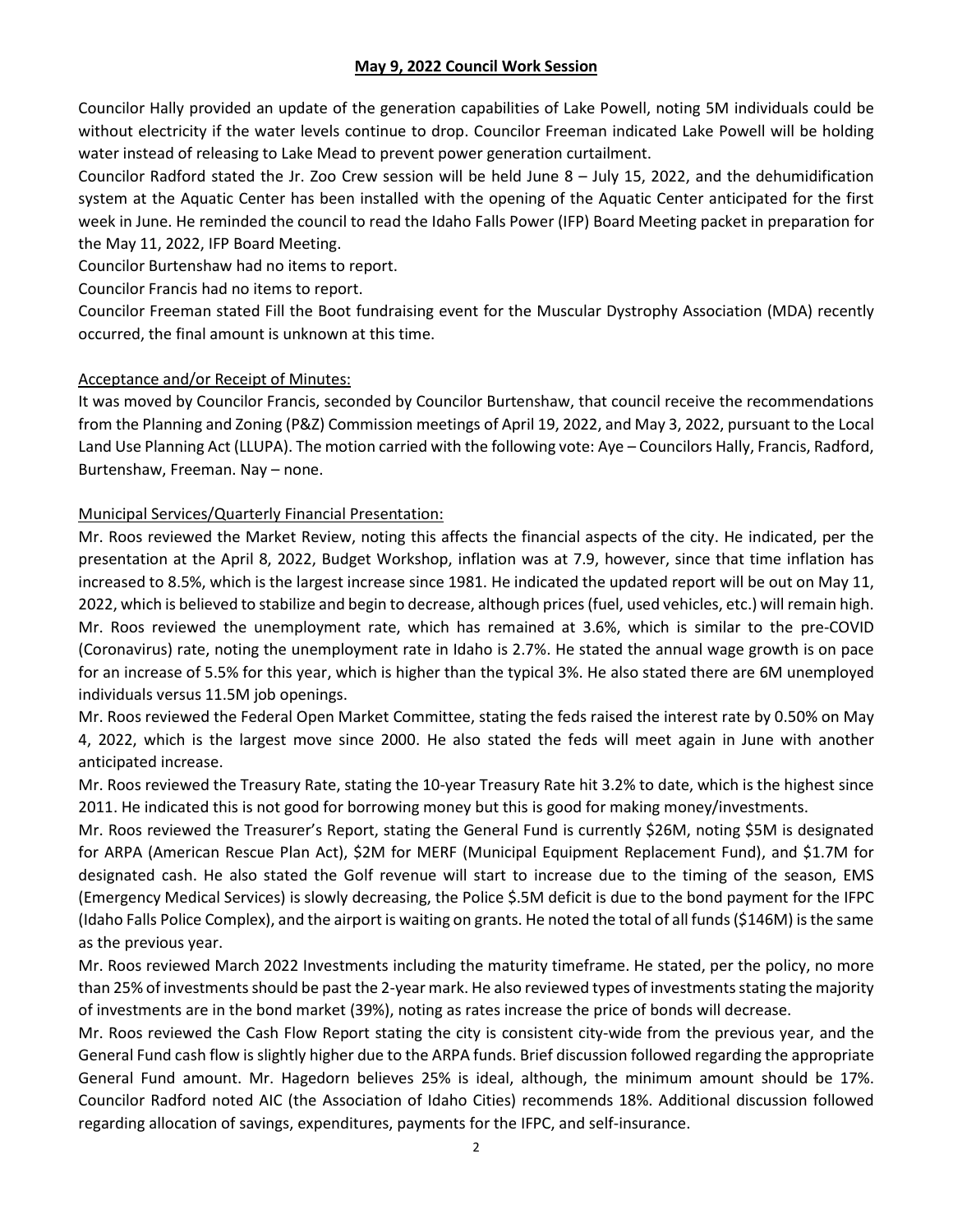Mr. Hagedorn reviewed the following: Second Quarter Ending March 31, 2022 - City-wide Revenue – 2021/2022 Budget = \$234,444,041 Actual (March 31) = \$100,297,109 Percentage Received = 43%

Mr. Hagedorn stated Taxes and Fees will be better in July due to property taxes; Intergovernmental Revenue coincides with the construction season; Permits and Fees increase is mainly due to building permits; Interest Revenue is interest collected this year (investments must show a market value); Miscellaneous Revenue includes anticipated grants (this number is typically higher than received); and Other Financing Sources includes transfers and MERF calculations.

Second Quarter Ending March 31, 2022 - City-wide Expenditures – 2021/2022 Budget = \$294,891,737 Actual (March 31) = \$77,569,718 Percentage Expended = 26% Mr. Hagedorn stated Salaries and Wages is expected due to payroll; and overall expenditures are expected to escalate in the next quarter.

Fiscal Year Ending March 31, 2022 - General Fund Revenue – 2021/2022 Budget = \$53,588,052 Actual (March 31) = \$30,176,366 Percentage Received = 56% Mr. Hagedorn stated Taxes and Fees also includes the Governor's property tax relief program; and Charges for Services are always low the first half of the year.

Fiscal Year Ending March 31, 2022 - General Fund Expenditures – 2021/2022 Budget = \$55,545,828 Actual (March 31) = \$22,709,168 Percentage Expended = 41% Mr. Hagedorn stated this is where we should be at; and Salaries and Wages are higher due to overtime, which is normal. Brief discussion followed regarding overtime. Mr. Hagedorn indicated overtime is due to multiple reasons.

## Municipal Services/Discussion: City-owned Property:

Director Alexander reviewed the property at 600 S. Boulevard stating the city purchased the land and building in 1963 for \$22,000; the city purchased the parking lot in 1974 for \$7,000; appraisal in September 2021 valued the property 'as is' for \$84,000; a structural analysis occurred in February 2022, noting structural corrections were needed and poor architectural condition for any commercial business use; and since acquired, the city has spent approximately \$92,000 in repairs and upgrades including ADA (the Americans with Disabilities Act of 1990) compliance upgrades in the amount of \$53,000 in 2013.

Director Alexander displayed several pictures of the property. She explained the structural corrections which include roof reinforcement, ceiling removement/reinforcement, attic insulation, window repair, concrete basement foundation walls repair, and other cosmetic repair inside the building. She believes there could also be water damage and due to the multiple levels, it would be difficult to become fully ADA compliant. She also believes these repair items would be cost prohibited or unfeasible due to the age of the property, noting there could also be asbestos in the building. Director Alexander indicated the repairs could amount to hundreds of thousands of dollars.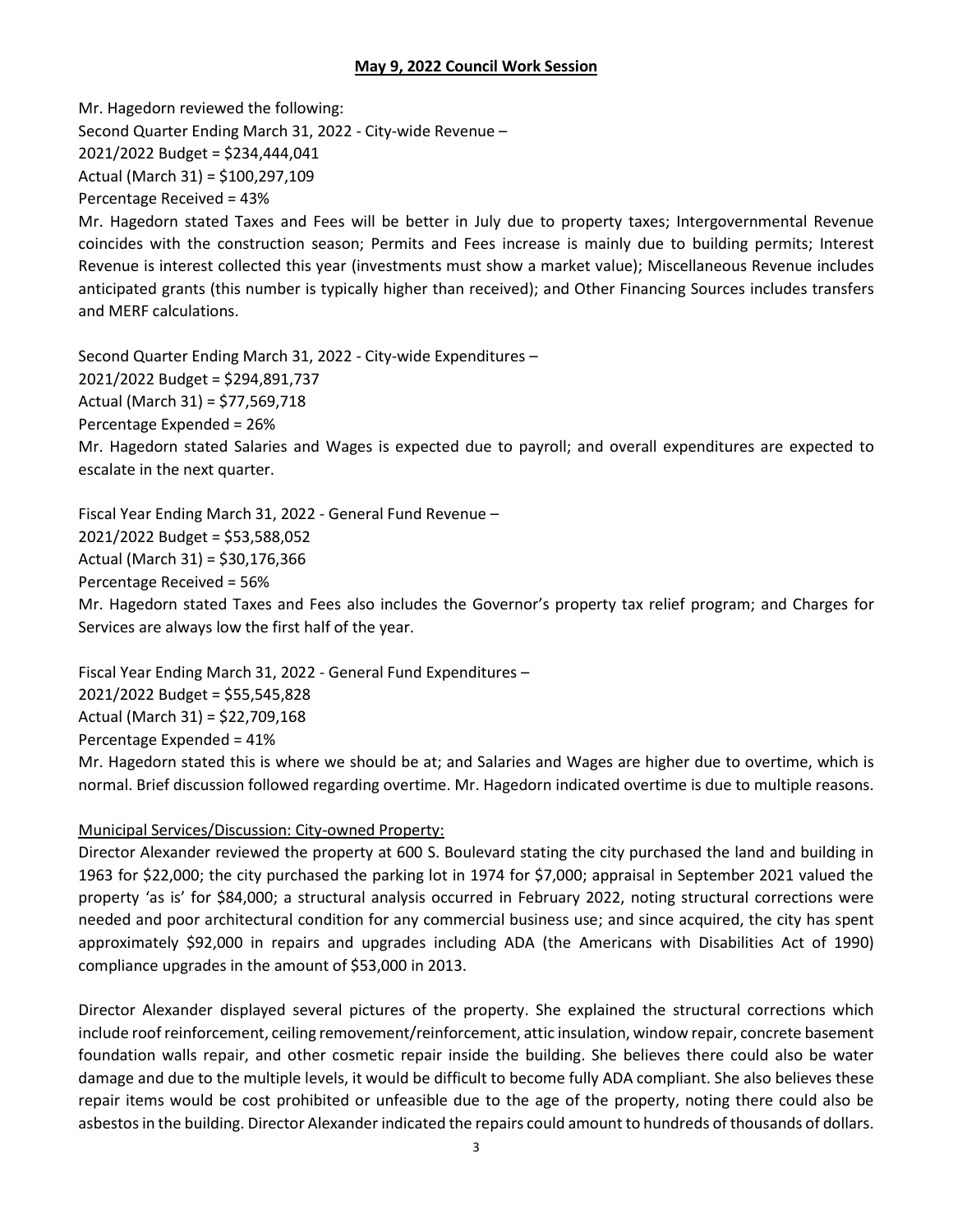She also indicated, pending council's decision, the ADA ramp could be used at another city facility. Director Fredericksen stated discussions have previously occurred regarding this intersection, noting the potential demolition of the building and expanded right-of-way would improve the intersection, including a potential roundabout. He is unsure if the remaining .18 acres, outside of the building and the parking lot, could be a buildable lot. Councilor Radford believes this could be a pocket park. Director Alexander noted there was a traffic concern along Boulevard. Brief discussion followed regarding the current bicycle routes, other similar city properties, and roundabouts. Director Fredericksen stated, pending demolition of the building, any improvements to the intersection would be included in the next years' budget.

Director Alexander recapped the summary of issues, stating the council could approve to demolish the structure to provide right-of-way to improve the intersection, or auction the city-owned property for a minimum bid of \$84,000 and deposit the proceeds to the city's building maintenance budget. Discussion followed regarding selling as-is, leasing as-is, and selling the parking lot. Per Mayor Casper, Director Fredericksen believes any accidents at this location are fairly minor. Councilor Hally stated he is in favor of demolition and improving the intersection. Councilor Freeman noted this intersection is a common path of travel for the Fire Department. Councilor Francis believes there will be more traffic on Boulevard; he is not in favor of keeping the building. Councilor Radford believes the property may need to be reappraised. Councilor Burtenshaw stated she is in favor of demolition, using this location for street improvements, and selling the parking lot. Per a text message received by Mayor Casper, Council President Dingman is in favor of demolishing the building and putting in a roundabout. Following additional discussion, there was consensus from the council to demolish the building and reappraise the land and parking lot.

# Police Department/Briefing: First Responder Chaplaincy of Idaho Activities in Support of City of Idaho Falls' First Responders:

Chief Johnson commended the Law Enforcement Chaplaincy of Idaho, stating they have also expanded into the Fire Chaplaincy of Idaho. He stated the Idaho Falls Police Department (IFPD) identified a need for a Chaplaincy program approximately 3 years ago, noting there had been previous Chaplaincy programs with various degrees of success. He also stated through the Department of Justice (DOJ) and their training, the DOJ believes officers need to recognize there is a higher power (sense of duty, core values, service, integrity, deity, etc.). Chief Johnson stated first responders respond to multiple calls, which can be difficult. He believes the Law Enforcement Chaplaincy of Idaho exceeds every expectation. Ms. Trinchera stated the Chaplains are grateful to be serving more than just law enforcement now. She explained there are currently 28 active community Chaplains, 8 of these Chaplains have received advanced training and are exclusively serving first responders; there are currently 2 military Chaplains, 1 active and 1 retired; there is 1 K9 Chaplain who is specially training in grief and comfort care (this K9 Chaplain played a very active role in the Rigby School shooting response team and continues to serve on that campus); and the Chaplains attended 4 SWAT (Special Weapons And Tactics) trainings in 2021. Ms. Trinchera stated in 2021 there were 67 calls with the IFPD, the majority of these calls were unattended death, followed by follow-up care. She explained that Non-call Outs include domestic violence victim placement (which is becoming difficult). She stated in 2022 there have been 11 calls with the IFPD, the majority of these calls were also unattended death, although, there is an increase in suicide calls. She also stated there have been 11 structure fire calls with the Idaho Falls Fire Department (IFFD) with services provided for housing, trauma, and practical assistance. Ms. Trinchera shared a specific call regarding a hospice experience. She expressed her appreciation for being able to serve the community. Per Councilor Freeman, Ms. Trinchera stated the Law Enforcement Chaplaincy of Idaho has been funded by grants and private donations. Chief Johnson noted the IFPD provides no funding. Per Councilor Francis, Ms. Trinchera provided a recap of the training, noting the individuals pay for the 5-week training and the fee covers the uniform. Per Councilor Radford, Ms. Trinchera stated they are constitutional Chaplains, noting a background check must be passed. She also stated the majority of individuals are retired first responders, who are familiar with the scene. Per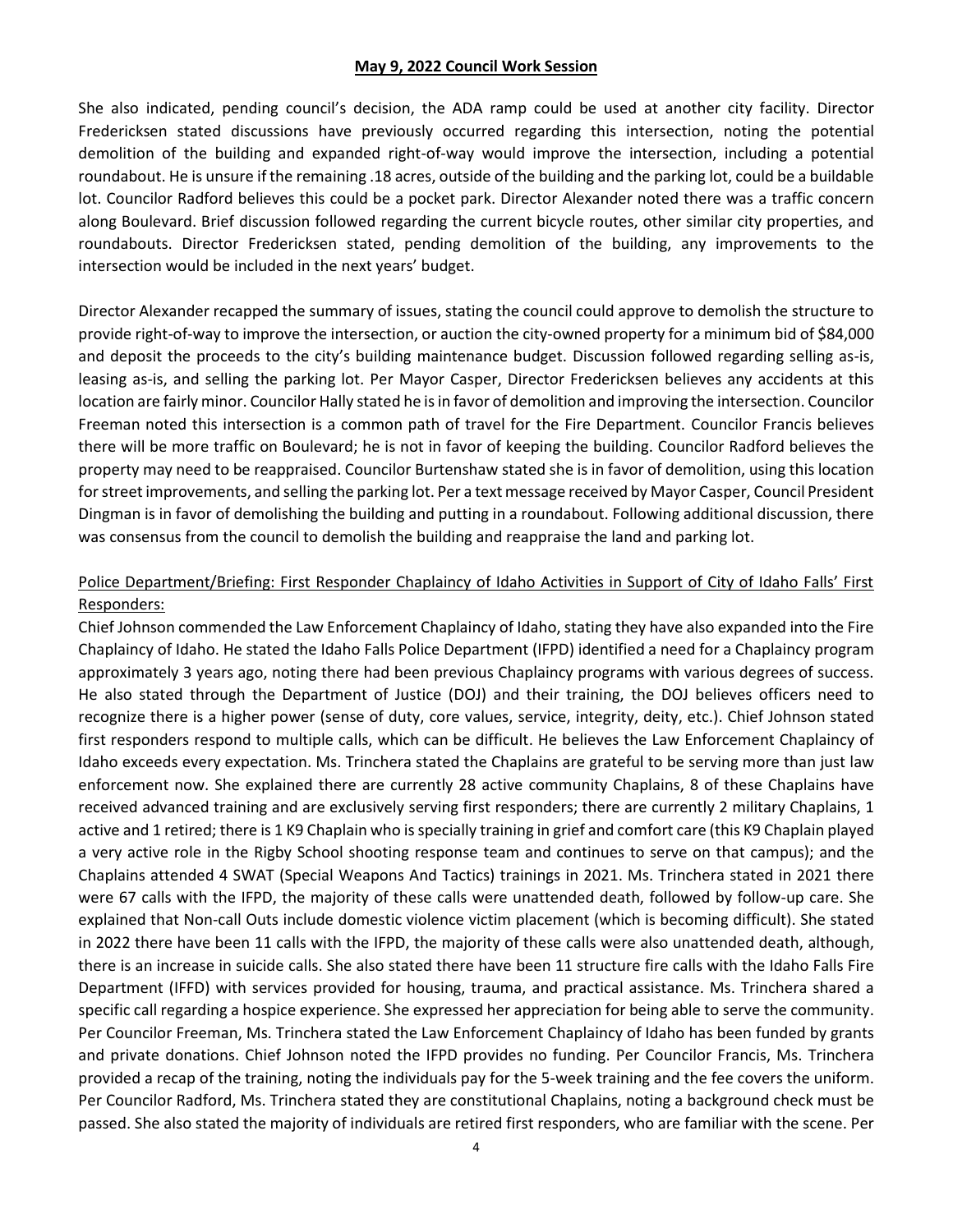Mayor Casper, Ms. Trinchera stated awareness, funding, and volunteers are all needed. Chief Johnson expressed his appreciation to the Chaplaincy program. Chief Nelson believes the IFFD is lucky to follow in the footsteps of the IFPD noting the IFFD is excited to see the Chaplains in the fire stations. He also believes this is a big step forward. He expressed his appreciation for the support.

## Public Works/Presentation: Holmes Avenue Road Safety Audit:

Director Fredericksen stated the Road Safety Audit (RSA) will give an outside view of safety improvements and will help in the advancement of local highway safety improvement projects. Mr. Fugal explained there is a consultantled, multi-discipline team that evaluates safety in the corridor and recommends improvements with the purpose to improve safety. He noted some portions of Holmes Avenue within this study includes Bonneville County and ITD jurisdiction. Mr. Fugal reviewed the following improvements with general comments/discussion throughout:

 $65<sup>th</sup>$  South intersection (county) – add vehicle-actuated flashing stop signs; and consider future traffic signal or roundabout.

65<sup>th</sup> South to 49<sup>th</sup> South (part city, part county) – relocate entrance monument sign at Belmont Estates entrance; and extend full width improvements to 49<sup>th</sup> South intersection.

49<sup>th</sup> South intersection (county) – evaluate for future signal of roundabout, including needed turn lanes and illumination; the county was recently awarded a federal aid safety project for this intersection; city stall will work with the county to see that project meets long-term city and county needs. Mr. Fugal believes a signal light will be placed at this intersection in the next few years. He also recognized the challenges at this location.

 $49<sup>th</sup>$  South to Sunnyside Road (part city, part county) – pipe canal on west side of Holmes Avenue; improve pedestrian facilities and illumination at Castlerock Lane.

Sunnyside Road Intersection (city) – add right-turn lanes on all approaches.

 $17<sup>th</sup>$  Street Intersection (city) – staff is currently scoping a consultant contract to assist with long-term improvement layout; immediate need is eastbound right-turn lane, involves canal bridge extension.

 $17<sup>th</sup>$  Street to Northgate Mile (city) – improvements to  $6<sup>th</sup>$  Street pedestrian crossing includes bulb-out on east side, Rectangular Rapid Flash Beacon (RRFB), and construction this summer; improve capacity of Holmes Avenue to reduce congestion-related safety challenges. Mr. Fugal stated capacity improvement options include a one-way couplet, Holmes Avenue northbound and Higbee southbound, this would be a dramatic change to Higbee; convert Holmes Avenue back to a 4-lane roadway without center turn lane, this would require left-turn restrictions throughout the corridor; widen the roadway to accommodate full 5-lane section with wide sidewalks and turn lanes, this would require new right-of-way (this is an expensive proposition). Per Councilor Francis, Mr. Fugal stated a couplet would only need 2 lanes and would not need separate turn lanes. He believes the current width of Higbee would be sufficient, realizing there would be neighborhood impacts, including on-street parking.

Director Fredericksen emphasized these are only alternatives for future improvements. He believes Holmes Avenue is a need and any improvements would be a multi-year project, noting Public Works will seek grant funding where possible to address the safety improvements. He also believes impact fees may be another source of funding that would help in some situations. He indicated proposals will be forthcoming in a Capital Improvement Plan. General discussion followed regarding speed limits on arterial roads and in neighborhoods, and the increased traffic coming in from US20. Mr. Fugal stated the overall traffic inflow affects all areas of the city.

# Public Works/Presentation/Discussion: Water Meter and Advanced Metering Infrastructure (AMI) Vendor Selection:

Director Fredericksen stated the number of commercial meters continue to grow, which must be read by hand. He recognizes the need for outside help for state-of-the-practice water meters, hoping these meters could coincide with IFP meters. He noted the consulting group was commissioned to assist with the water meter study. Mr. Richards stated most municipalities over time have changed the ways that meters are read, noting the city does not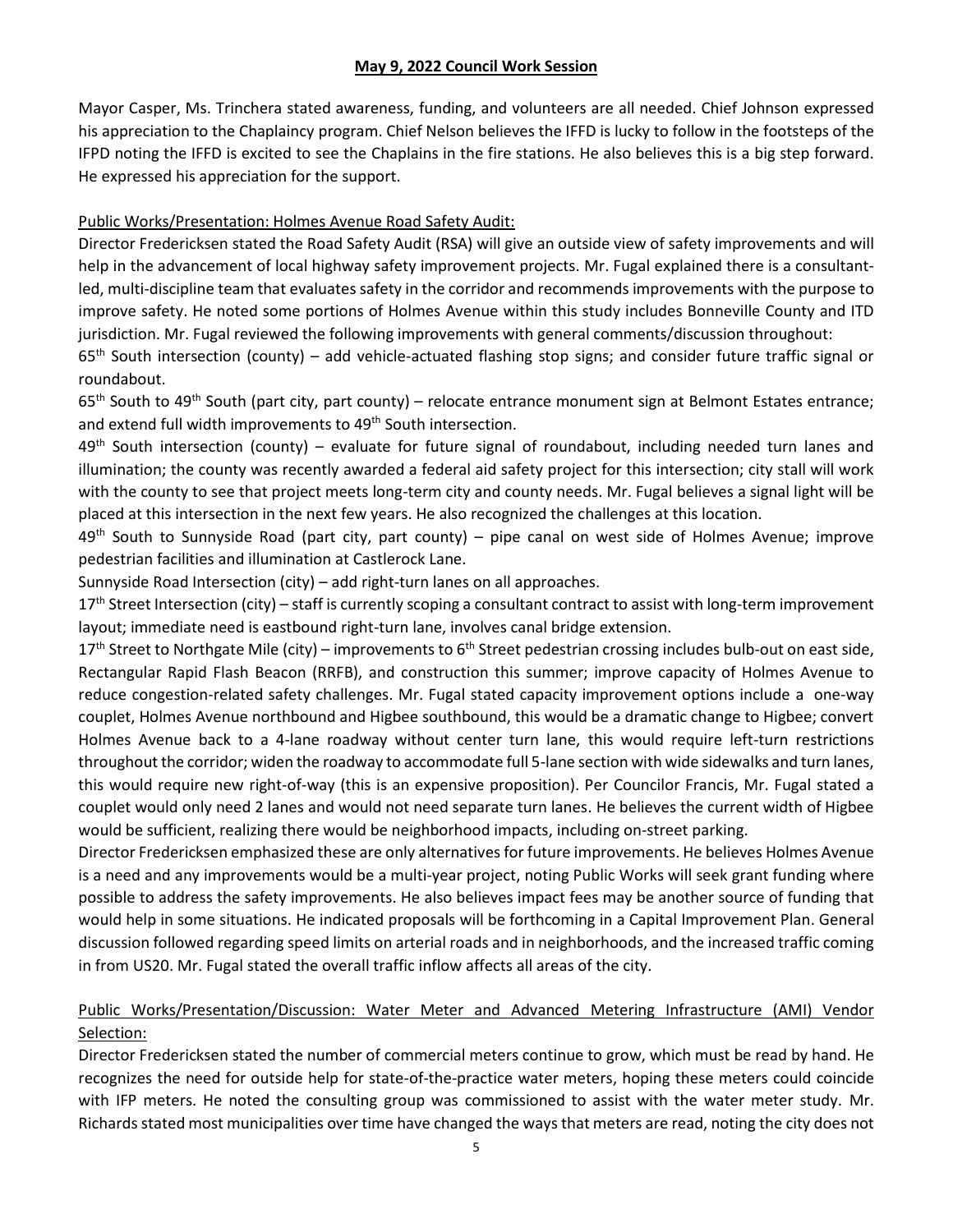currently have a lot of meters installed, although, this number is growing. He indicated it takes an employee approximately 7 working days each month to drive around and read meters. He then turned the presentation to Mr. Hollingshead and Mr. Richens.

Mr. Richens stated Keller Associates was selected in February 2021 for professional services; the city has been implementing a metered billing system for commercial and industrial users over the previous few years; approximately 640 meters are installed with nearly 2,000 non-commercial accounts to still convert; and the city prefers to stay with one meter manufacturer moving forward to minimize communication issues and maximize benefits. He explained an AMI network consists of 'smart' meters that provide consistent communication between the meter and the city; communication can be via cellular network or a dedicated radio network; the cellular connection uses existing cellular infrastructure while the radio option would require installation and maintenance of radio towers and collectors; the major benefits of an AMI network included robust analytics, reduced city labor, leak detection, tamper monitoring, and customer portals. Mr. Richens stated before transitioning to AMI, the Water Division independently worked with Keller Associates to evaluate common offerings from 6 of the most widely recognized meter/AMI manufacturers in the industry. He explained the project means and methods stating the same information was requested from each vendor, the city was not identified in the information request, and the Water Division assigned an Importance Factor to each evaluation category. He stated Keller Associates compiled all data in a final package and submitted this to the Water Division for scoring. Mr. Hollingshead stated the individual scores were composited and used in a final scoring matrix. He briefly reviewed the preliminary results and composite scores, stating the Water Division, along with other city staff, then received presentations from the top 3 scoring vendors, with Badger Meter, Inc. identified as the preferred vendor. Mr. Hollingshead provided an overview of Badger Meter, Inc., stating they consistently ranked high during the initial scoring, the Water Division is familiar with these meters, these meters are used worldwide, and multiple nearby installations are available for support, if needed. He stated next steps include the recommendation to move forward with Badger Meter, Inc. to develop the city's metering and AMI system, noting the city can also develop a public procurement bid set and solicit bids from metering suppliers, although, this may be difficult due to the AMI communication differences of radio versus cellular. Mr. Richards noted cellular was an overall lower cost than radio. Director Fredericksen believes Badger Meter, Inc. has the best customer interface, and their cellular could be used for other existing meters. He expressed his concern for radio towers and transmission. Mr. Richards explained the cellular system versus the radio system stating the cellular is plug and play/easier to implement. Per Councilor Radford, Mr. Richens stated Badger Meter, Inc. has been using cellular meters for quite some time. Also per Councilor Radford, Mr. Hollingshead explained the cellular backbone/compatibility. Per Councilor Burtenshaw, Mr. Richards stated the customer portal and the cell phone interface is phenomenal. Director Fredericksen stated next steps would include approval for a sole source purchase. Mayor Casper questioned using the same meter company as IFP. Director Fredericksen stated Elster meters are designed for electric metering, noting that Badger Meter, Inc. was catered to water metering. Per Councilor Radford, Mr. Richards stated these meters would initially be for the commercial meters. Following brief comments, there was consensus from the council to proceed with the sole source purchase.

#### Multi-departmental/American Rescue Plan Act (ARPA) Committee Recommendations:

Mayor Casper provided a summary of the ARPA stating \$10,570,717 in funding was available to the city; funds were dispersed in 2 separate allocations; requirements for funds obligated by December 31, 2024, with funds expended by December 21, 2026; and the required reporting was managed by Mr. Roos. She explained the city process which included 3 committees in June 2021 to research ARPA funding possibilities (Public Health Expenditures, Lost Public Sector Revenues, Water/Sewer/Broadband Infrastructure); a combined/hybrid committee was formed in February 2022 to consider the recommendations and findings from the 3 committees; the committee developed a process for evaluating proposals in accordance with ARPA criteria; the committee members individually reviewed and scored proposals; scores were ranked and discussed; and a final list of recommendations was compiled. She noted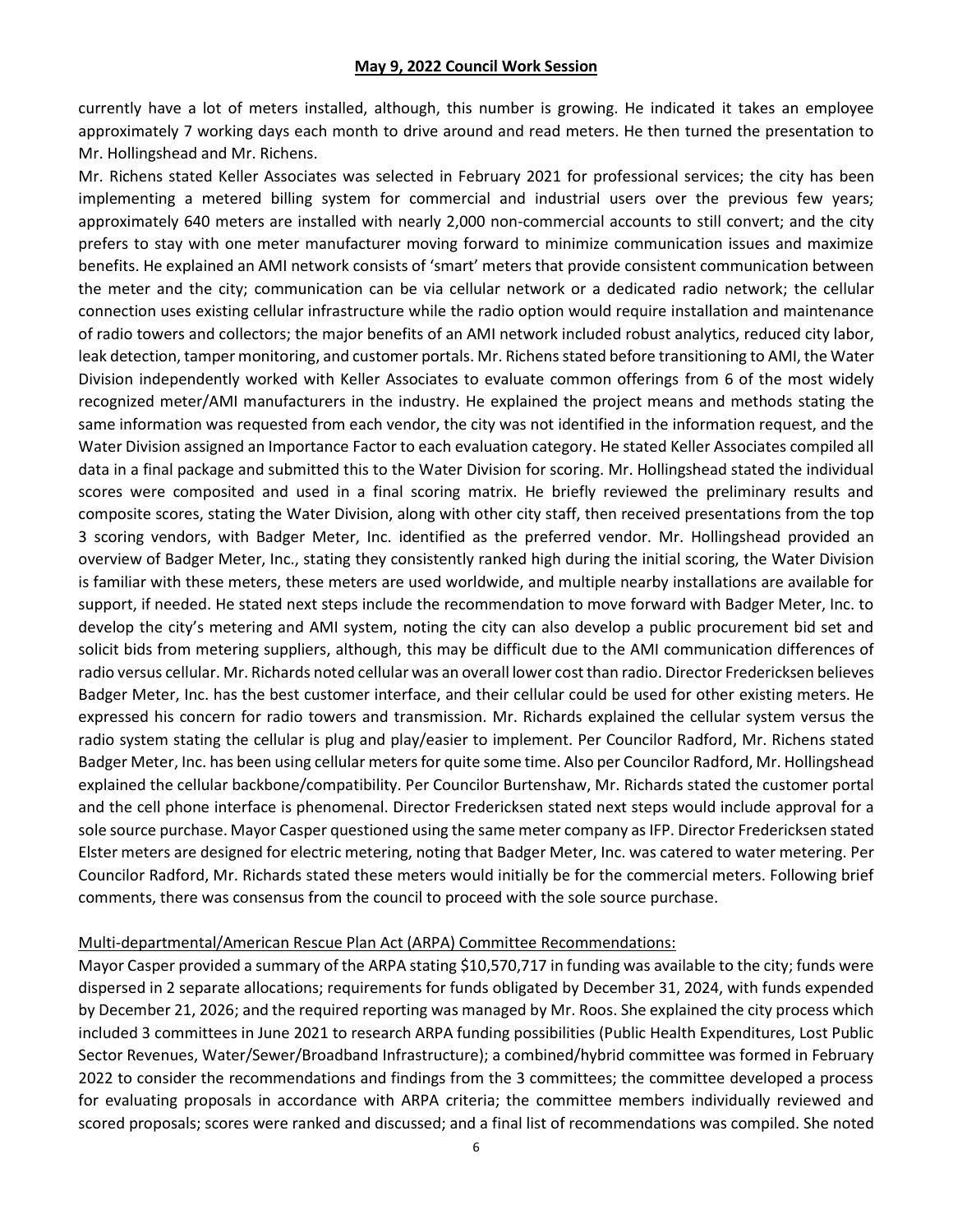Councilors Burtenshaw, Francis, and Council President Dingman were part of the committee. Mayor Casper reviewed the scoring criteria including the project information, the grant eligibility, and finances. She stated there were 34 requests totaling \$27,608,351.00, noting 2 projects were absorbed into other requests; 18 projects were funded with 1 absorbed for a total of 19 funded projects; and 14 projects were unfunded with 1 absorbed for a total of 15 unfunded projects. The projects were identified with general discussion throughout. Director Alexander identified the projects recommended for Lost Public Sector Revenue including property acquisition for new Fire Station, ADA restroom for all access playground at Tautphaus Park, replace 2 ambulances, purchase new transport ambulance, dispatch software for Fire and EMS (and could be used by IFFD), public outreach and engagement tool, purchase and install back-up generators for Fire Station 4 and Fire Station 5, Idaho Falls Civic Center for the Performing Arts ADA restrooms and lobby expansion, security upgrades for parks restrooms, City Hall elevator, safety and facility updates to Funland at the Zoo, security access points, and IFPD patrol cars (11-12 vehicles). Director Fredericksen identified the projects recommended for Water/Sewer/Broadband Infrastructure including city parks surface water irrigation conversion, 17<sup>th</sup> Street and Holmes Avenue intersection improvement (eastbound right-turn lane), and Pancheri Bridge. Director Cramer identified the permit software system purchase and implementation (this project falls within Lost Public Sector Revenue and Public Health Expenditure projects), and the ARPA administration/The Ferguson Group. Projects recommended for ARPA funding amount to \$10,552,851. Director Alexander identified the projects not recommended for Lost Public Sector Revenue including restock of EMS supplies, power stair chairs, ALS/BLS kits for IFFD vehicles, Rec Center ADA accessibility and security upgrades, Ice Arena ADA accessibility and security upgrades, security software and hardware for all fire stations, Aquatic Center exterior improvements, and city-wide cybersecurity upgrades. Director Fredericksen identified the projects not recommended for Water/Sewer/Broadband Infrastructure including water meter purchase and installation, and fiber to the premise. Mayor Casper identified additional projects not recommended including community emergency support fund, city housing project development, and hiring bonuses, recruitment bonuses, premium pay, essential worker pay. Director Cramer identified the project not recommended for a Bear Cat. Projects not recommended for ARPA funding amount to \$8,525,500. Mayor Casper is hopeful some of the smaller projects not recommended can be paid by savings or incorporated into future budgets. She stated the projects recommended could begin now. She also stated future discussion may include managing project cost overruns, reallocation of any unspent funds, and the expectation to seeking other funding. Councilor Burtenshaw stated she supports the allocation. Councilor Francis agreed. Councilor Radford believes the ongoing cost of the IFPD vehicles, purchased or leased, is outside of the parameters. Councilor Francis indicated this will also make an immediate impact to the MERF. Councilor Burtenshaw stated these are replacement vehicles, recognizing the MERF contribution on a 10 year rotation would need to be \$300,000-\$350,00 higher than the current contribution. Mayor Casper stated MERF has been underfunded, this would allow a purchase to happen without drawing the MERF down. She realizes vehicles are a large part of the IFPD operations and must be property factored in. Councilor Radford questioned the number of vehicles versus the number of staff. Following additional brief comments, there was consensus to place the projects recommended on the May 12, 2022, City Council Meeting agenda.

It was then moved by Councilor Freeman, seconded by Councilor Francis, that council move into Executive Session (at 6:42 p.m.). The Executive Session is being called pursuant to the provisions of Idaho Code Section 74-206(1)(j) to consider labor contract matters authorized under section 74-206A (1)(a) and (b), Idaho Code. The Executive Session will be held in the City Annex Conference Room. At the conclusion of the Executive Session, the Council will not reconvene. The motion carried by the following vote: Aye – Councilors Burtenshaw, Hally, Radford, Freeman, Francis. Nay – none.

The City Council of the City of Idaho Falls met in Executive Session, Monday, May 9, 2022 in the City Annex Conference Room in the City Annex Building located at 680 Park Avenue in Idaho Falls, Idaho at 6:45 p.m.